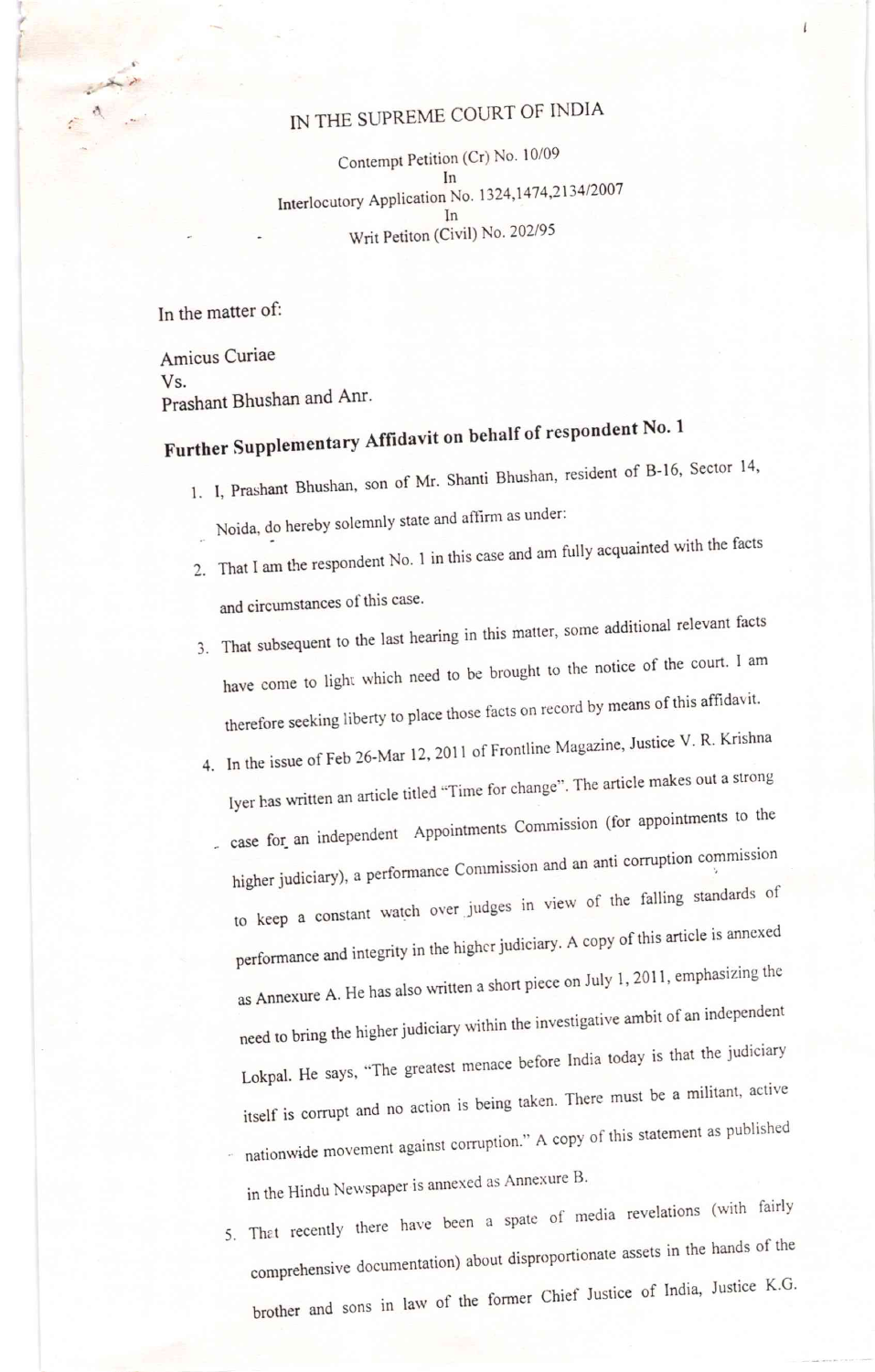Balakrishnan. Facts have also emerged about other kinds of misconduct that have been committed by him during his tenure as Chief Justice of India. As a result of these revelations, the respondent on behalf of the Campaign for Judicial Accountability has sent a representation to the President of India seeking that the government should make a reference to the Supreme Court under Section 5 (1) of the Human Rights Act for an inquiry for the purpose of his removal as Chairman of the National Human Rights Commission. A copy of this representation is annexed as Annexure C. Subsequently, there have also been some other related revelations and articles in the media on the issue, including by the Amicus Mr. Harish Salve. These are collectively annexed as Annexure D colly.

{

## Deponent

/-

Verification: I the deponent abovenamed do hereby verify that the contents of the above affidavit are true to my knowledge and nothing material has been concealed therefrom. Verified at New Delhi on this the  $13<sup>th</sup>$  day of July 2011.

Deponent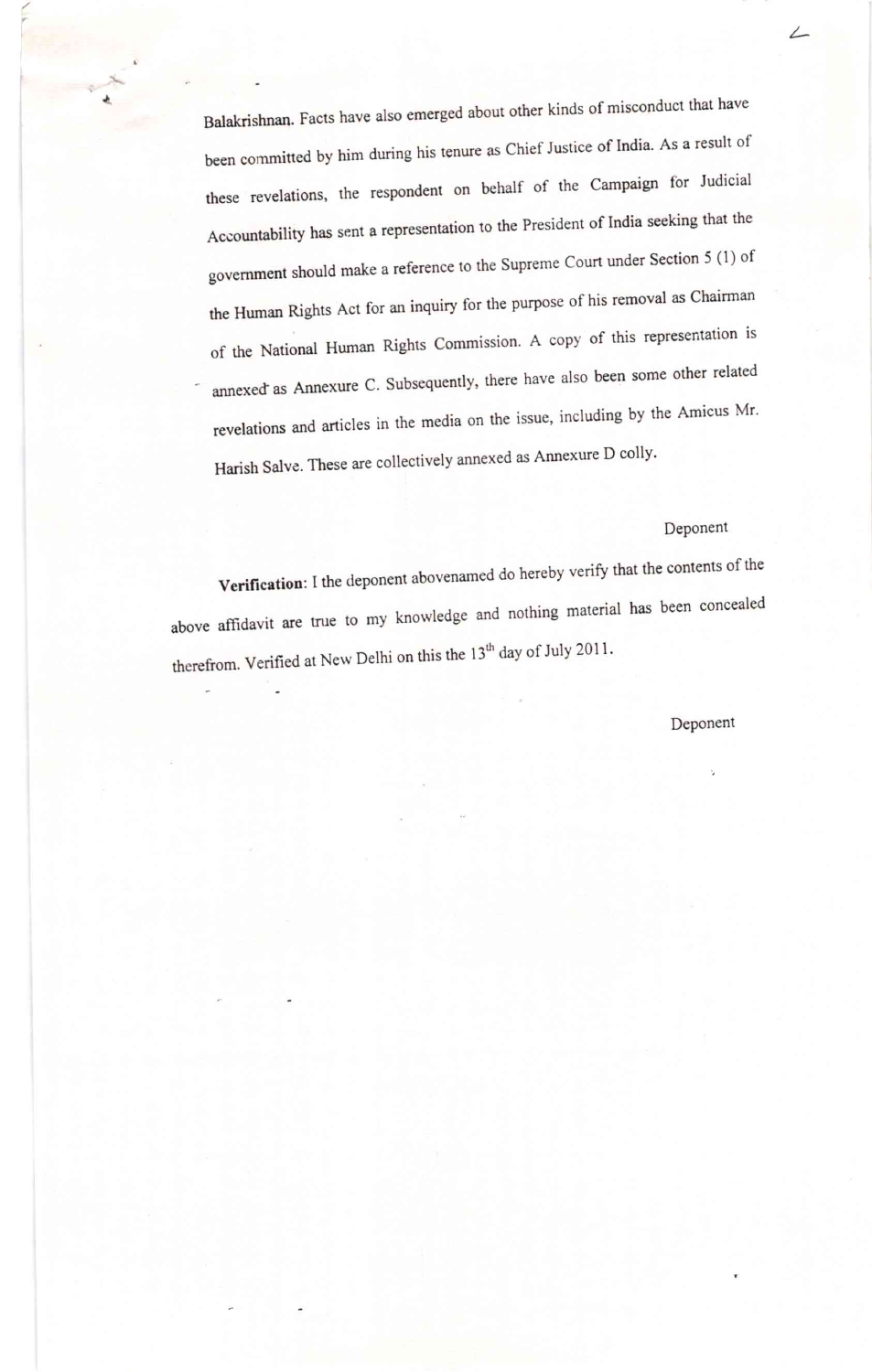FRONTLINE: Feb 26 - MARII  $2011$ ANNEXURE A

Time for change

V.R. KRISHNA IYER

The time has come for a democratic revolt against the judiciary and for the appointment of a performance commission for judges.



DELINQUENCY of judges must be rooted out. They should be socialist, secular and democratic by conviction, simple in life and straightforward in behaviour. Judges correct the executive's aberrations. When legislatures violate the Constitution by unconstitutional actions, courts quash such actions. But the egregious exaggeration that shocks the public is the terrible catastrophe of judicial corruption.

To quote Felix Frankfurter in Bridges vs California, 314 U.S. 252, 289  $(1941):$ 

"Judges as persons, or courts as institutions, are entitled to no greater immunity from criticism than other persons or institutions. Just because the holders of judicial office are identified with the interests of justice they may forget their common human frailties and fallibilities. There have sometimes been martinets upon the bench as there have also been pompous wielders of authority who have used the paraphernalia of power in support of what they called their dignity. Therefore judges must be kept mindful of their limitations and of their ultimate public responsibility by a vigorous stream of criticism expressed with candour however blunt."

Even High Court and Supreme Court judges are suspected of bribery and delinquency. Today, the judiciary suffers from an unbecoming misbehaviour syndrome. The most respected and sublime sector of public service, namely, the judiciary, is losing its credibility. I quote Winston Churchill and Lord Scrutton to prove the poor credentials of the judges.

The Secretary of State for the Home Department (W.S. Churchill) on the second reading of the Trade Unions (No.2) Bill, 1911 (26 H.C. Deb. col. 1922) said:

"The courts hold justly a high, and I think unequalled pre-eminence in the respect of the world in criminal cases, and in civil cases between man and man, no doubt, they deserve and command the respect and admiration of all classes of the community, but where class issues are involved, it is impossible to pretend that the courts command the same degree of general confidence. On the contrary, they do not, and a very large number of our population have been led to the opinion that they